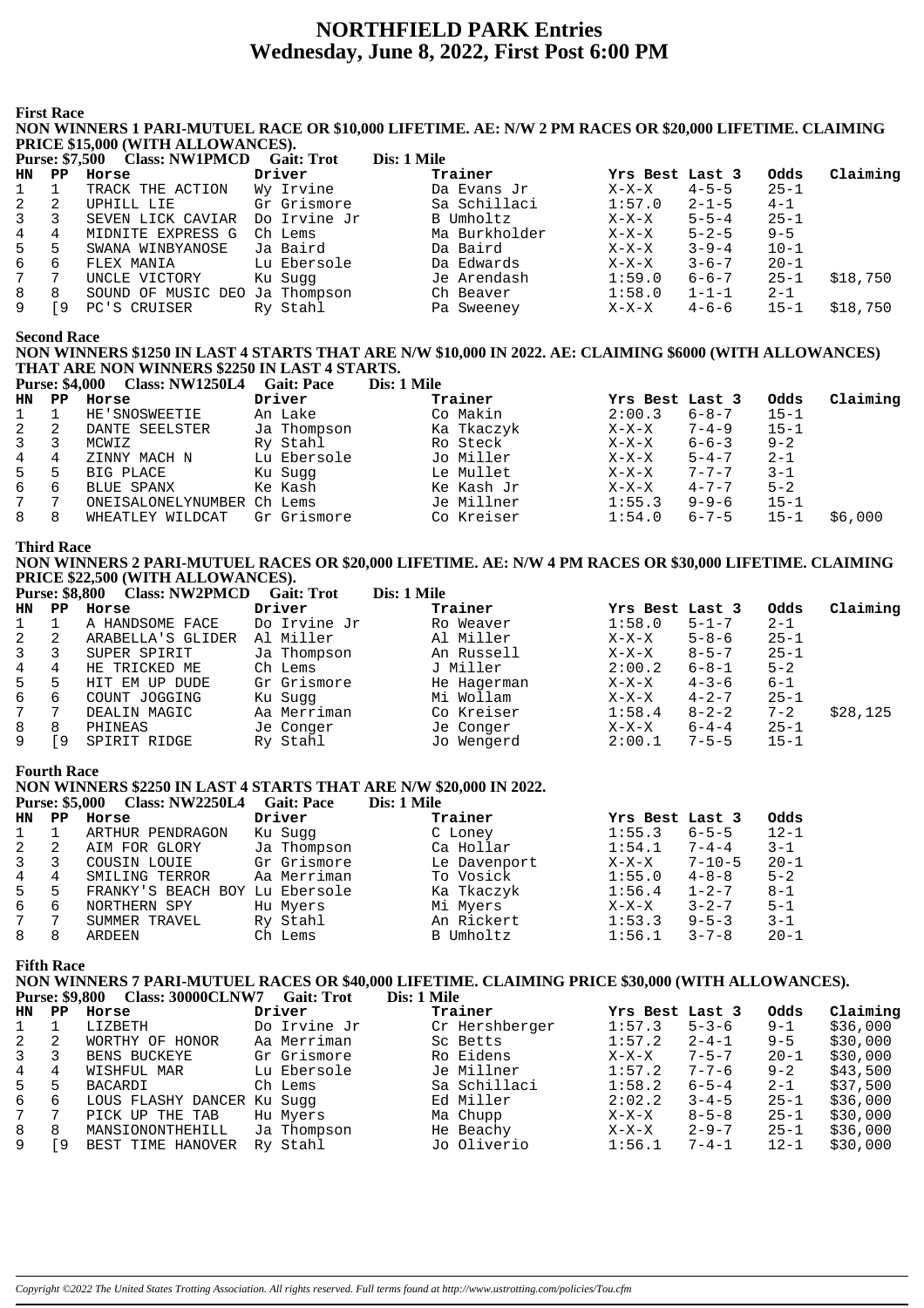#### **Sixth Race NON WINNERS \$3500 IN LAST 4 STARTS. AE: N/W 4 PARI-MUTUEL RACES. AE: N/W \$1 IN 2022. Purse: \$7,000 Class: NW3500L4 Gait: Trot Dis: 1 Mile**

| HN           | PP | Horse             | Driver         | Trainer         | Yrs Best Last 3 |             | Odds     |  |  |  |
|--------------|----|-------------------|----------------|-----------------|-----------------|-------------|----------|--|--|--|
| 1            |    | ALAN              | Cr Hershberger | Cr Hershberger  | 1:56.3          | $4 - 9 - 2$ | $7 - 1$  |  |  |  |
| 2            | 2  | STORMONT PARK     | Aa Merriman    | Me O'Donnell    | 1:57.0          | $5 - 5 - 8$ | $4 - 1$  |  |  |  |
| $\mathbf{3}$ | 3  | TC'S HAPPY TIMES  | Ja Thompson    | Ja Weller       | 1:56.4          | $3 - 3 - 5$ | $7 - 1$  |  |  |  |
| $4 \quad$    | 4  | KAACHING KAACHING | Hu Myers       | J Miller        | 1:57.4          | $9 - 1 - 7$ | $7 - 1$  |  |  |  |
| $5 -$        | 5  | WILBERFORCE       | Ch Myers       | Kr Rickert      | 1:59.4          | $7 - 7 - 5$ | $8 - 1$  |  |  |  |
| 6            | 6  | WINNERUP          | Ch Lems        | He Hagerman     | 1:53.2          | $7 - 6 - 1$ | $2 - 1$  |  |  |  |
| 7            | 7  | GO GO GEORGE      | Do Irvine Jr   | Ro Krenitsky Jr | $X-X-X$         | $5 - 7 - 4$ | $20 - 1$ |  |  |  |
| 8            | 8  | CHERRY PEEP       | Ry Stahl       | An Rickert      | 1:55.4          | $3 - 4 - 8$ | $5 - 1$  |  |  |  |
|              |    |                   |                |                 |                 |             |          |  |  |  |

## **Seventh Race**

# **FILLIES & MARES NON WINNERS 1 PARI-MUTUEL RACE OR \$10,000 LIFETIME. AE: N/W 2 PM RACES OR \$20,000 LIFETIME. CLAIMING PRICE \$15,000 (WITH ALLOWANCES).**

**Purse: \$7,500 Class: FMNW1PMCD Gait: Pace Dis: 1 Mile**

| HN          | PP. | Horse                        | Driver      | Trainer        | Yrs Best Last 3 |             | Odds     | Claiming |
|-------------|-----|------------------------------|-------------|----------------|-----------------|-------------|----------|----------|
|             |     | LEAPING DREAMS               | Ja Thompson | Am Wengerd     | $X-X-X$         | $8 - 8 - 7$ | $20 - 1$ | \$18,000 |
| 2           | 2   | COOPERFICIAL                 | Lu Ebersole | Is Shrake      | $X-X-X$         | $3 - 3 - 4$ | $15 - 1$ |          |
| 3           | 3   | CLIKCLAKDWNTHETRAK Ku Suqq   |             | B Umholtz      | 2:02.0          | $2 - 4 - 8$ | $9 - 5$  | \$25,500 |
| 4           | 4   | ALWAYS RAISIN HILL Ju Irvine |             | Jo Cantrell    | $X-X-X$         | $4 - 2 - 6$ | $20 - 1$ | \$21,750 |
| 5           | 5   | LET ME BE CLEAR              | Ch Lems     | Ma Zito        | $X-X-X$         | $7 - 3 - 5$ | $15 - 1$ | \$18,000 |
| 6           | 6   | ST LADS NAOMI                | Ti Deaton   | We Cox         | $X-X-X$         | $6 - 5 - 6$ | $20 - 1$ |          |
| $7^{\circ}$ |     | LUCKY TOWN                   | Ry Stahl    | Jo Hochstetler | 1:57.1          | $4 - 5 - 2$ | $3 - 1$  | \$21,750 |
| 8           | 8   | CLOVERLEAF CUTIE             | Aa Merriman | Bi Rhoades     | 1:56.0          | $6 - 9 - 1$ | $9 - 2$  | \$25.500 |
| 9           | 9   | SKYWAY BROOK                 | Pa Beeler   | To Troyer      | $X-X-X$         | $3 - 2 - 3$ | $9 - 2$  |          |
| AE1         |     | FANCY HILL                   | Ry Stahl    | Ja Weller      | 1:59.4          | $1 - X - X$ |          |          |

#### **Eighth Race**

#### **NON WINNERS 1 PARI-MUTUEL RACE OR \$10,000 LIFETIME.**<br>Purse: \$7.500 Class: NW1PMCD Gait: Trot Dis: 1 Mile Purse: \$7,500 Class: NW1PMCD Gait: Trot

|              | $\sim$ $\mu$ $\sim$ $\sim$ $\sim$ $\sim$ | $\sim$                          |             | $\sim$ 100 $\sim$ 100 $\sim$ |                 |             |          |
|--------------|------------------------------------------|---------------------------------|-------------|------------------------------|-----------------|-------------|----------|
| HN           | PP                                       | Horse                           | Driver      | Trainer                      | Yrs Best Last 3 |             | Odds     |
|              |                                          | U GOTTA BE LEAF                 | Hu Myers    | Mi Myers                     | $X-X-X$         | $2 - 6 - 3$ | $1 - 1$  |
| 2            | 2                                        | BURNING HILL                    | Aa Merriman | Da Miller                    | $X-X-X$         | $6 - X - X$ | $7 - 1$  |
| $\mathbf{3}$ |                                          | WISHY WASHY                     | Ja Thompson | Ja Lupton                    | $X-X-X$         | $7 - 2 - 5$ | $25 - 1$ |
| 4            | 4                                        | GLOBAL CYCLONE                  | Ry Stahl    | Je Conger                    | $X-X-X$         | $3 - 3 - 7$ | $5 - 1$  |
| 5            | 5                                        | GO GO ANDY                      | Lu Ebersole | Je Millner                   | 2:00.0          | $6 - 3 - 8$ | 6-1      |
| 6            | 6                                        | STRATEGIC COMMAND               | Ku Sugg     | Ed Miller                    | X-X-X           | $5 - 7 - 3$ | $25 - 1$ |
| 7            |                                          | TRAPPER MAN                     | Ch Lems     | Ma Chupp                     | $X-X-X$         | $5 - 2 - 7$ | $8 - 1$  |
| 8            | 8                                        | PADLOCK                         | Jo Wengerd  | Jo Wengerd                   | $X-X-X$         | $6 - 5 - X$ | $25 - 1$ |
|              | 9،                                       | DUNDEE'STOP CHOICE Do Mc Kirgan |             | B Umholtz                    | $X-X-X$         | $3 - 9 - 9$ | $12 - 1$ |
|              |                                          |                                 |             |                              |                 |             |          |

#### **Ninth Race**

**NON WINNERS 1 PARI-MUTUEL RACE OR \$10,000 LIFETIME. CLAIMING PRICE \$10,000 (WITH ALLOWANCES). Purse: \$4,000 Class: 7500CLNW1 Gait: Pace** 

| HN  | PP | Horse             | Driver       | Trainer        | Yrs Best Last 3 |             | Odds     | Claiming |
|-----|----|-------------------|--------------|----------------|-----------------|-------------|----------|----------|
|     |    | SPEEDNBYSEASIDE   | An Macdonald | Da Fuchs       | $X-X-X$         | $4 - 6 - 4$ | $9 - 2$  | \$15,000 |
| -2  |    | R B G             | Gr Grismore  | St Main        | $X-X-X$         | $3 - 4 - 9$ | $6 - 1$  | \$14,500 |
| 3   |    | HOUSE EDGE        | Ti Deaton    | Ke Kash Jr     | $X-X-X$         | $2 - 5 - 9$ | $9 - 2$  | \$14,500 |
| 4   | 4  | HEERZ HOWIE ROLL  | Ku Sugg      | Ro Brooks      | $X-X-X$         | $5 - 6 - 4$ | $8 - 1$  | \$15,000 |
| 5   |    | ABOVE THE RADAR   | Ch Lems      | Co Deyermand   | $X-X-X$         | $7 - 5 - 4$ | $9 - 1$  | \$17,000 |
| 6   | 6  | MIKI FLIER        | Ry Stahl     | Am Mills       | $X-X-X$         | $9 - 5 - 4$ | $12 - 1$ | \$15,000 |
| 7   |    | MAXIMUM OVERDRIVE | Lu Ebersole  | B Umholtz      | $X-X-X$         | $4 - 7 - 5$ | $25 - 1$ | \$15,000 |
| 8   | 8  | DEALMETHATAGAIN   | Ty Angus     | C Loney        | $X-X-X$         | $3 - 6 - 7$ | $25 - 1$ | \$15,000 |
| 9   | 9  | HEMP PROTEIN      | Aa Merriman  | De Santantonio | $X-X-X$         | $8 - 4 - 3$ | $2 - 1$  | \$17,000 |
| AE1 |    | JOEY THE ROCKET   | Jo Mapes     | Ri Mapes       | 1:58.1          | $7 - 8 - 2$ |          | \$15,000 |

### **Tenth Race**

#### **FILLIES & MARES NON WINNERS 1 PARI-MUTUEL RACE OR \$10,000 LIFETIME. AE: N/W 2 PM RACES OR \$20,000 LIFETIME. CLAIMING PRICE \$15,000 (WITH ALLOWANCES). Purse: \$7,500 Class: FMNW1PMCD Gait: Trot**

|               |    | $\sim$                         |              | $\sim$ 100 $\sim$ 100 $\sim$ |                 |             |          |          |
|---------------|----|--------------------------------|--------------|------------------------------|-----------------|-------------|----------|----------|
| HN            | PP | Horse                          | Driver       | Trainer                      | Yrs Best Last 3 |             | Odds     | Claiming |
| $\mathbf{1}$  |    | TOSCANO GIRL                   | Ch Lems      | Ma Chupp                     | $X-X-X$         | $2 - 6 - 2$ | $2 - 1$  |          |
| 2             | 2  | WISHING ITSME                  | Do Irvine Jr | Ro Weaver                    | X-X-X           | $5 - 6 - 2$ | $8 - 1$  |          |
| $\mathcal{E}$ |    | MERIT                          | Ry Stahl     | Is Shrake                    | 2:00.1          | $4 - 8 - 7$ | $9 - 1$  | \$25,500 |
| 4             | 4  | DECADENT                       | Hu Myers     | He Hagerman                  | $X-X-X$         | $7 - 4 - 5$ | $7 - 1$  |          |
| 5             | 5  | STARS IN YOUR EYES Ku Suqq     |              | Je Millner                   | X-X-X           | $6 - 8 - 6$ | $12 - 1$ |          |
| 6             | 6  | MOOLA MAKIN CONNIE Aa Merriman |              | To Troyer                    | X-X-X           | $9 - 4 - 8$ | $12 - 1$ | \$25,500 |
| 7             |    | OH SO DREAMY                   | Ji Smith     | Ji Smith                     | X-X-X           | $5 - 9 - 6$ | $25 - 1$ |          |
| 8             | 8  | CHARLOTTE'S FANCY              | Lu Ebersole  | Ma Burkholder                | $X-X-X$         | $3 - 7 - 5$ | $25 - 1$ |          |
| 9             | 9  | ONETWOSKIPAFEW                 | An Macdonald | Ja McGinnis                  | X-X-X           | $4 - 3 - 2$ | $9 - 5$  |          |
|               |    |                                |              |                              |                 |             |          |          |